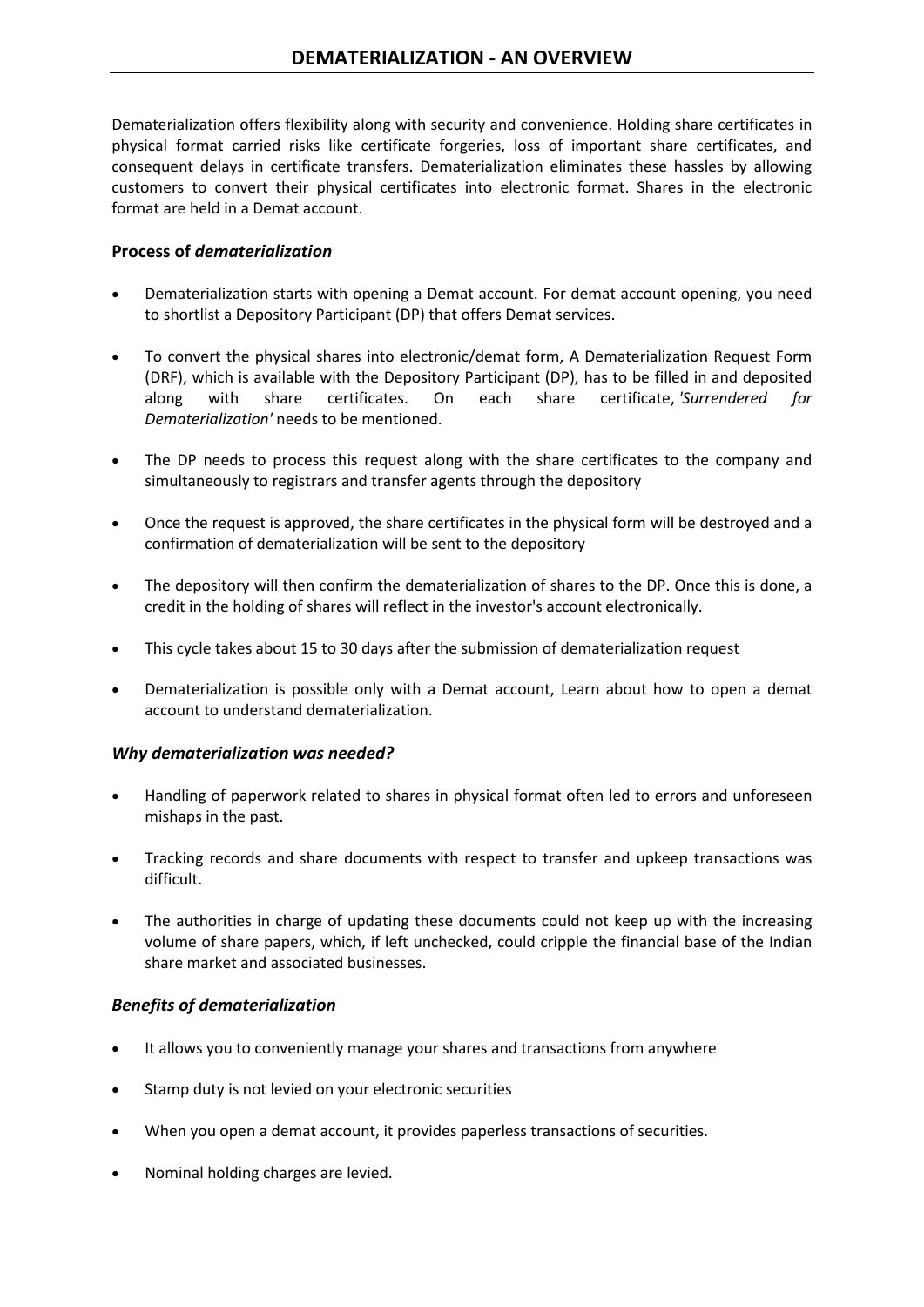# **The depository system**

A depository is responsible for holding the securities of a shareholder in the electronic form. These securities could be in the form of bonds, government securities and mutual fund units, which are held by a registered Depository Participant (DP).

#### **Currently, there are two depositories registered with SEBI. They are:**

- National Securities Depository Limited (NSDL)
- Central Depository Services (India) Limited (CDSL)

A DP is the agent of the depository providing depository services to traders and investors.

#### **IMPORTANT & URGENT FOR YOUR IMMEDIATE ACTION**

#### **Dear Shareholder(s)**

As per the amendment to Securities and Exchange Board of India (Listing Obligations and Disclosure Requirements) Regulations, 2015, all the shareholders holding shares in physical form are hereby informed that w.e.f. December 5, 2018, requests for effecting transfer of shares shall not be processed by the Registrar and Transfer Agent unless the shares are held in the dematerialized form, with a depository.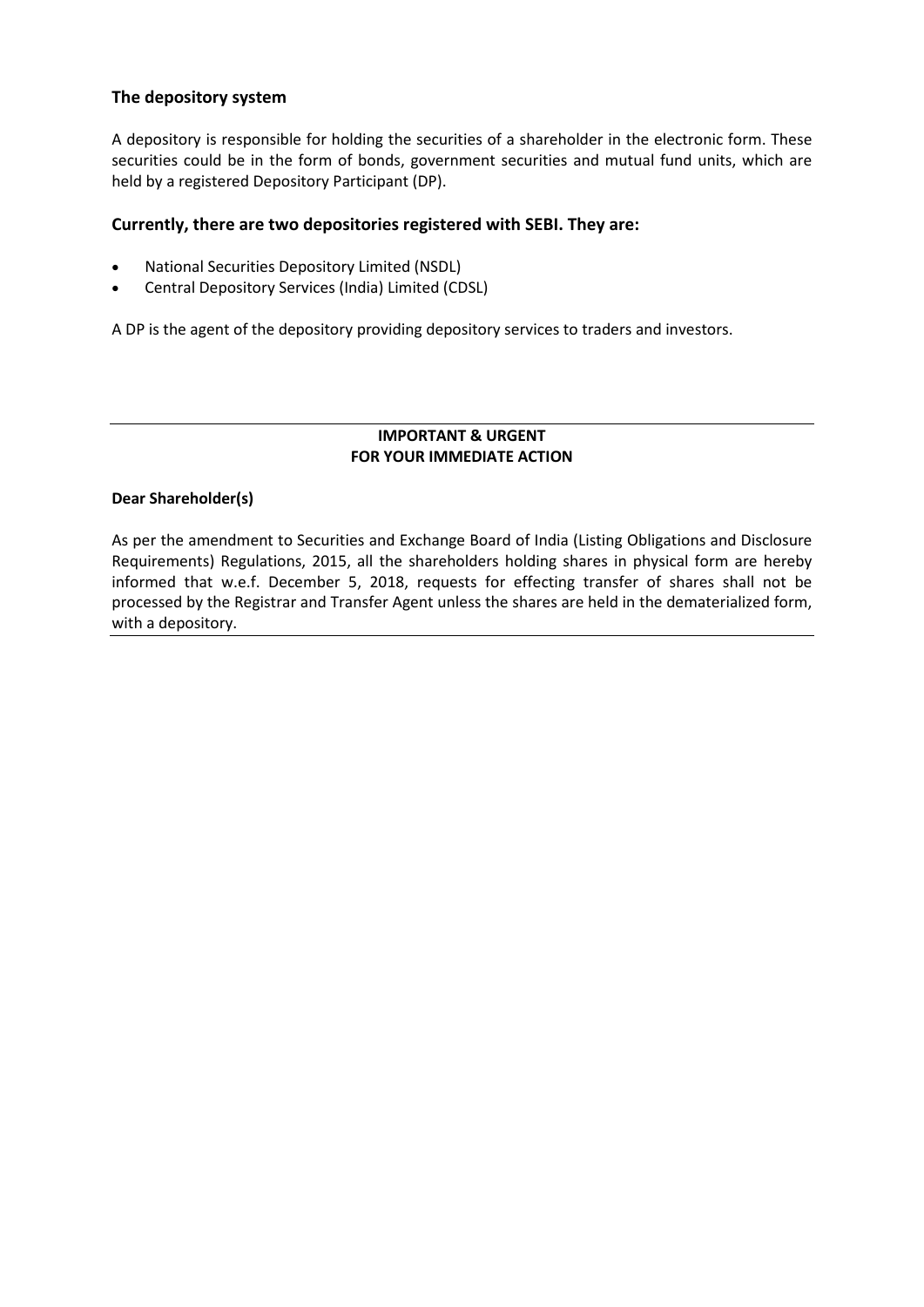#### **1. Is dematerialization of securities compulsory ?**

According to the Depositories Act, 1996, an investor has the option to hold securities either in physical or electronic form. Part of holding can be in physical form and part in demat form. However, SEBI has notified that settlement of market trades in listed securities should take place only in the demat mode.

# **2. What type of instruments are available for demat ?**

All types of equity/debt instruments viz. Equity shares, Preference Shares, Partly paid shares, Bonds, Debentures, Commercial Papers, Certificates of Deposit, Government Securities (G-SEC) etc. irrespective of whether these instruments are listed / unlisted / privately placed can be dematerialized with CDSL/NSDL, if they have been admitted with CDSL/NSDL.

#### **3. Can any securities held in physical form be dematerialized ?**

Only those securities held in the form of certificates and also admitted with CDSL/NSDL can be dematerialized. Securities held in street name (seller's name) cannot be dematerialized by the buyer in his / her demat account.

# **4. What is the procedure for dematerialization ?**

Following steps are involved in dematerialization of physical securities:

- $\triangleright$  BO to open a demat account with a DP.
- $\triangleright$  BO Fill in a Demat Request Form (DRF) and submit the same with the physical Certificate/s to the DP for dematerialization.
- $\triangleright$  For each ISIN, a separate DRF has to be used.
- $\triangleright$  If the BO has free as well as lock-in shares of the same ISIN, separate demat request has to be setup for free shares and lock-in shares.
- $\triangleright$  DP to verify that the DRF has been filled correctly.
- $\triangleright$  DP to Setup a demat request on the CDSL/NSDL system.
- $\triangleright$  DP to deface and mutilate the physical certificates and Send the certificates to the Issuer/Registrar an transfer Agent (RTA).
- $\triangleright$  Issuer/RTA verifies genuineness of the certificates and confirms the demat request.
- $\triangleright$  On receiving confirmation from Issuer/RTA, CDSL/NSDL credits an equivalent number of securities in the demat account of the BO maintained with CDSL/NSDL.

# **5. What happens to the physical certificates after they are dematerialized ?**

After dematerialization, physical certificates may be retained / destroyed by the Issuer / RTA.

# **6. After submitting DRF form and certificates to the DP, within how many days the dematerialization will take place ?**

As per regulations in force presently, the dematerialization process should be completed within 21 days from the date of setup of demat request on CDSL/NSDL system.

# **7. If the demat request is not processed within the stipulated time, what do I do ?**

Contact your DP to look in the delay.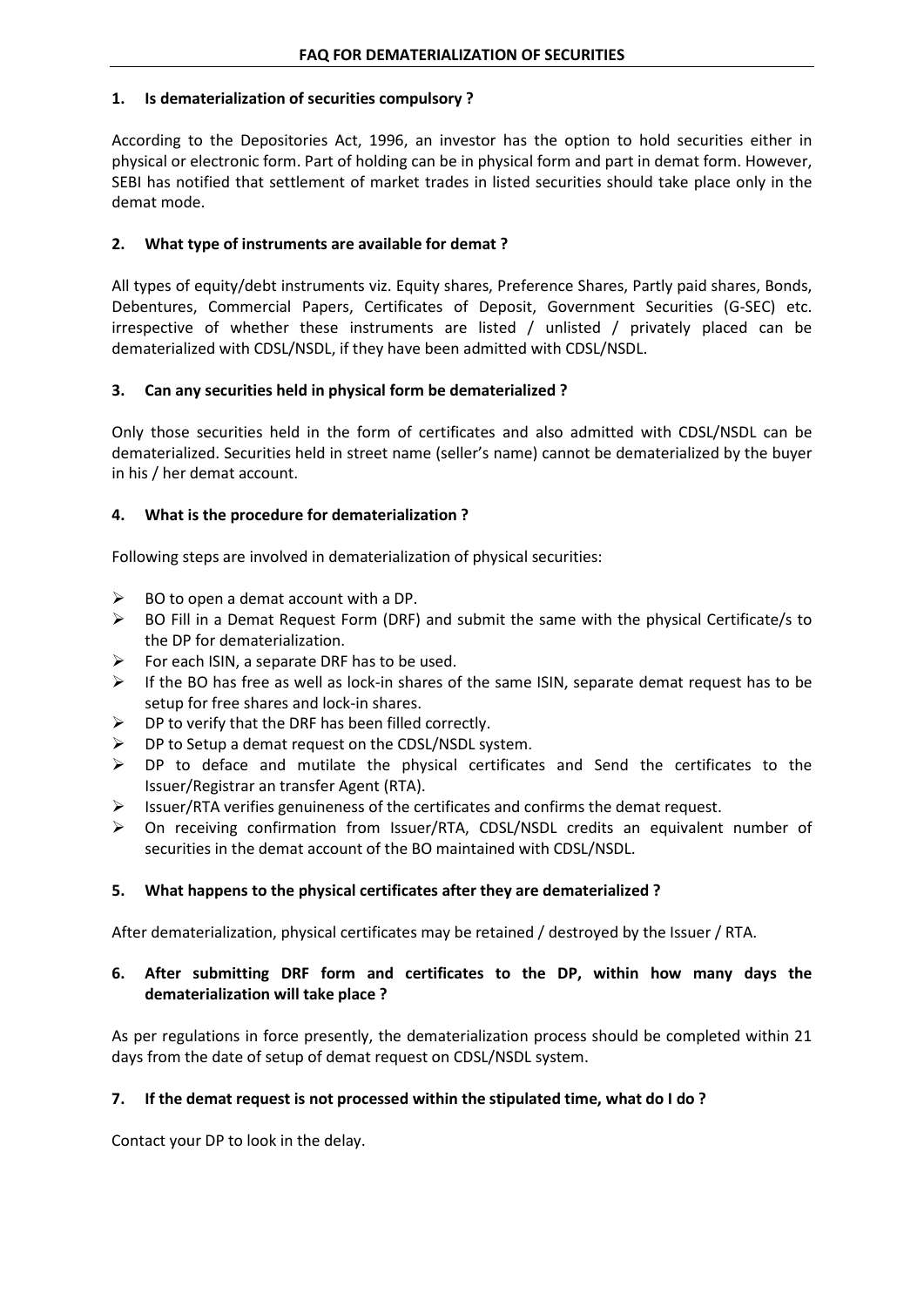#### **8. Is it compulsory to mention the ISIN of the security while filling up the DRF ?**

Yes. The ISIN of the security should be mentioned in the DRF, to ensure that the correct security is dematerialized. If, however, the investor does not know the ISIN, the same can be obtained from the DP or from CDSL/NSDL websites.

# **9. Is transfer deed required for dematerializing physical certificates ?**

No. There is no need to fill in a transfer deed. The physical certificates have to be accompanied by a DRF, which can be obtained from the DP.

#### **10. Can a BO hold his securities partially in physical form and partially in demat form ?**

Yes. Part of the BO's holdings can be held in physical form as per the choice of the investor. Though it is advisable to have the entire holdings held in demat mode so that the holdings have liquidity as and when available. It should be noted that part dematerialization of holdings in a single physical certificate is not allowed.

# **11. Can a sole holder of the share certificate, add any name as a joint holder, at the time of dematerializing the share certificate ?**

It is not possible to add any name while dematerialization of a share certificate. If the shares held in single name are intended to be held in any joint account, they have to be transferred to such names before they are dematerialized. Alternatively, such shares can be dematerialized first in the demat account in the single name and then transferred to the demat account in the joint names, or viceversa, through an off-market transaction.

# **12. If securities of a company are not admitted with CDSL/NSDL, What should an investor do to get his physical shares dematerialized ?**

In such a case, the investor should request the company to have that security admitted with CDSL/NSDL and once that is done, he can get his physical shares dematerialized.

#### **13. Can securities in odd lots be dematerialized ?**

Yes. In demat mode securities in odd lots can be dematerialized since demat form market lot for any securities is of one share only.

#### **14. Do dematerialized securities have certificate number, distinctive range number or certificate numbers ?**

Dematerialized securities do not have any of the numbers mentioned above. Securities held in demat form are fungible, which means that any share of an ISIN is similar to any other share of that ISIN.

#### **15. Can electronic holdings be converted back in physical certificate form ?**

Yes. It can be done through Rematerialisation, which is the process of converting electronic holdings back into physical certificates. Refer FAQs on Rematerialization for details of the process.

#### **16. Is there any charge for dematerialization of physical certificates ?**

CDSL/NSDL does not levy any charge for dematerialization of securities. However, DPs may collect dematerialization charges together with postage / courier charges.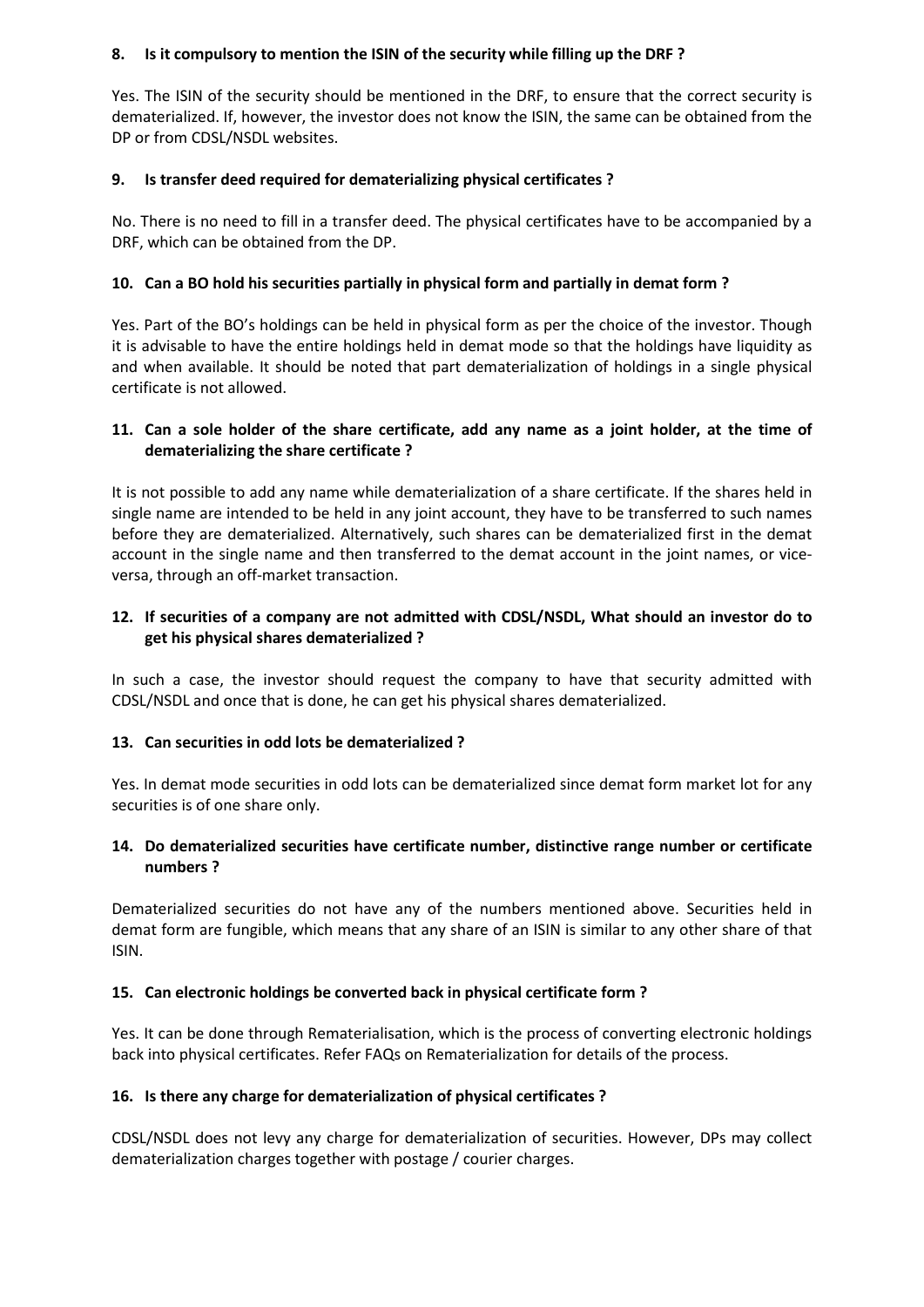#### **17. Can debt instruments, government securities and mutual fund units be dematerialized in the same demat account ?**

Yes. Debt instruments, mutual fund units, government securities can also be held in dematerialized form in the same demat account where equities are held.

#### **18. Can commodity warehouse receipts be dematerialized in the same demat account ?**

No. A separate demat account has to be opened for holding warehouse receipts.

#### **19. What is Transposition-cum-demat ?**

Transposition-cum-demat facility enables an investor to transpose names of the joint holders in desired order along with the process of dematerialization of certificates. Transposition-cum dematerialization facilitates dematerialization of certificates held in different order of names through one demat account, provided the securities to be transposed are held in the same joint names, but, in a different order.

Illustratively if A owns a security, which he holds in the joint names of ABC, ACB, etc. he can first transpose them in the name of, say, ABC in which order demat account might have been opened. No new name can be added through transposition process. Similarly, existing names cannot be deleted.

# **20. What procedure should be followed by the BO for transposition-cum dematerialization request ?**

The BO should submit a Transposition Request Form (TRPF) along with the DRF and the share/securities certificates to his DP. It should be noted that a separate TRPF would have to be filled for each ISIN.

#### **21. Whether a separate TRPF should be filled for each combination of names ?**

No. Different combination of names can be listed in separate boxes in section (c) of the TRPF. If the space provided in the TRPF is not found sufficient, a separate form or an annexure may be used.

#### **22. What are the requirements for availing of the transposition-cum-demat facility ?**

The application for transposition should contain only those names in which the BO account has been opened. Signatures of all the holders affixed on TRPF should tally with the DP's records.

# **23. Does CDSL/NSDL collect any additional charge for entertaining transposition-cum-demat requests ?**

No. CDSL/NSDL does not collect any fee from DPs for processing transposition-cum-demat requests.

# **24. What is transmission ?**

Transfer of Electronic balances in a BOs account to successors / nominees in case of sole holder account and to the account of surviving joint holders in case of a joint account.

# **25. What is the significance of transmission in demat ?**

Certificates held in joint names have to be dematerialized in a demat account in the name of joint holders only. If one (or more) of the joint holder(s) expires before the certificates are dematerialized, the surviving holder(s) need not send the certificates to the issuer to change the names on the share certificates. Such certificates can still be dematerialized in the existing account. In such situation the BO can use the transmission - cum - demat facility offered by CDSL/NSDL.